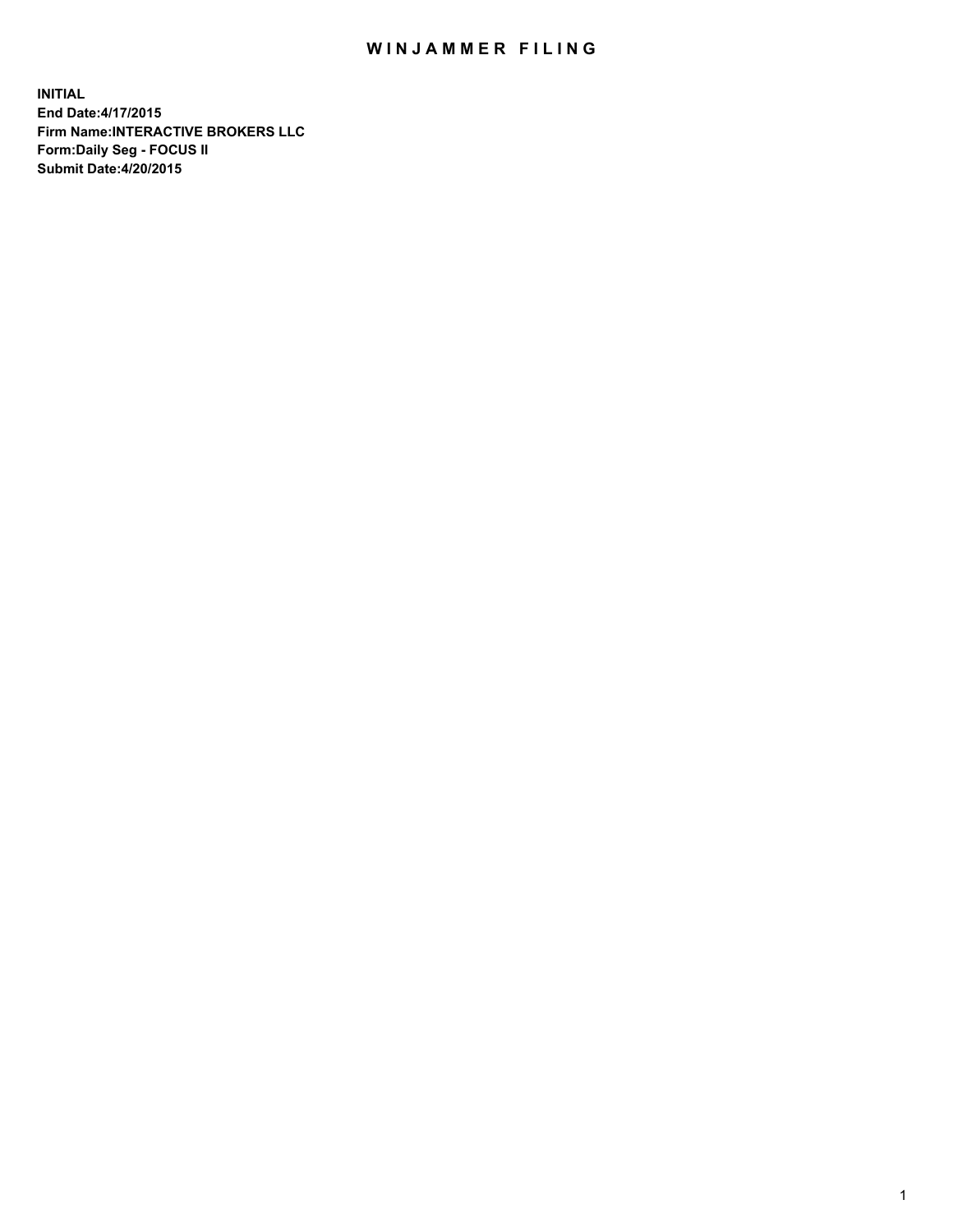## **INITIAL End Date:4/17/2015 Firm Name:INTERACTIVE BROKERS LLC Form:Daily Seg - FOCUS II Submit Date:4/20/2015 Daily Segregation - Cover Page**

| Name of Company                                                                   | <b>INTERACTIVE BROKERS LLC</b> |
|-----------------------------------------------------------------------------------|--------------------------------|
| <b>Contact Name</b>                                                               | <b>Michael Ellman</b>          |
| <b>Contact Phone Number</b>                                                       | 203-422-8926                   |
| <b>Contact Email Address</b>                                                      | mellman@interactivebrokers.co  |
|                                                                                   | $\underline{\mathbf{m}}$       |
| FCM's Customer Segregated Funds Residual Interest Target (choose one):            |                                |
| a. Minimum dollar amount: ; or                                                    | $\overline{\mathbf{0}}$        |
| b. Minimum percentage of customer segregated funds required:% ; or                | 0                              |
| c. Dollar amount range between: and; or                                           | 155,000,000 245,000,000        |
| d. Percentage range of customer segregated funds required between:% and%.         | 00                             |
| FCM's Customer Secured Amount Funds Residual Interest Target (choose one):        |                                |
| a. Minimum dollar amount: ; or                                                    | $\overline{\mathbf{0}}$        |
| b. Minimum percentage of customer secured funds required:% ; or                   | 0                              |
| c. Dollar amount range between: and; or                                           | 80,000,000 120,000,000         |
| d. Percentage range of customer secured funds required between:% and%.            | 00                             |
|                                                                                   |                                |
| FCM's Cleared Swaps Customer Collateral Residual Interest Target (choose one):    |                                |
| a. Minimum dollar amount: ; or                                                    | $\overline{\mathbf{0}}$        |
| b. Minimum percentage of cleared swaps customer collateral required:% ; or        | $\underline{\mathbf{0}}$       |
| c. Dollar amount range between: and; or                                           | 0 <sub>0</sub>                 |
| d. Percentage range of cleared swaps customer collateral required between:% and%. | 0 <sub>0</sub>                 |
| Current ANC:on                                                                    | 2,537,693,475 17-APR-2015      |
| <b>Broker Dealer Minimum</b>                                                      | 299,246,041                    |
| Debit/Deficit - CustomersCurrent AmountGross Amount                               |                                |
| Domestic Debit/Deficit                                                            | 3,196,475                      |
| Foreign Debit/Deficit                                                             | 5,740,496 0                    |
| Debit/Deficit - Non CustomersCurrent AmountGross Amount                           |                                |
| Domestic Debit/Deficit                                                            | 0 <sub>0</sub>                 |
| Foreign Debit/Deficit                                                             | 0 <sub>0</sub>                 |
| Proprietary Profit/Loss                                                           |                                |
| Domestic Profit/Loss                                                              | $\overline{\mathbf{0}}$        |
| Foreign Profit/Loss                                                               | $\underline{\mathbf{0}}$       |
| Proprietary Open Trade Equity                                                     |                                |
| Domestic OTE                                                                      | <u>0</u>                       |
| Foreign OTE                                                                       | <u>0</u>                       |
| <b>SPAN</b>                                                                       |                                |
| <b>Customer SPAN Calculation</b>                                                  | 1,532,858,248                  |
| Non-Customer SPAN Calcualation                                                    | 20,628,399                     |
| Proprietary Capital Charges                                                       | <u>0</u>                       |
| Minimum Dollar Amount Requirement                                                 | 20,000,000 [7465]              |
| Other NFA Dollar Amount Requirement                                               | 21,809,077 [7475]              |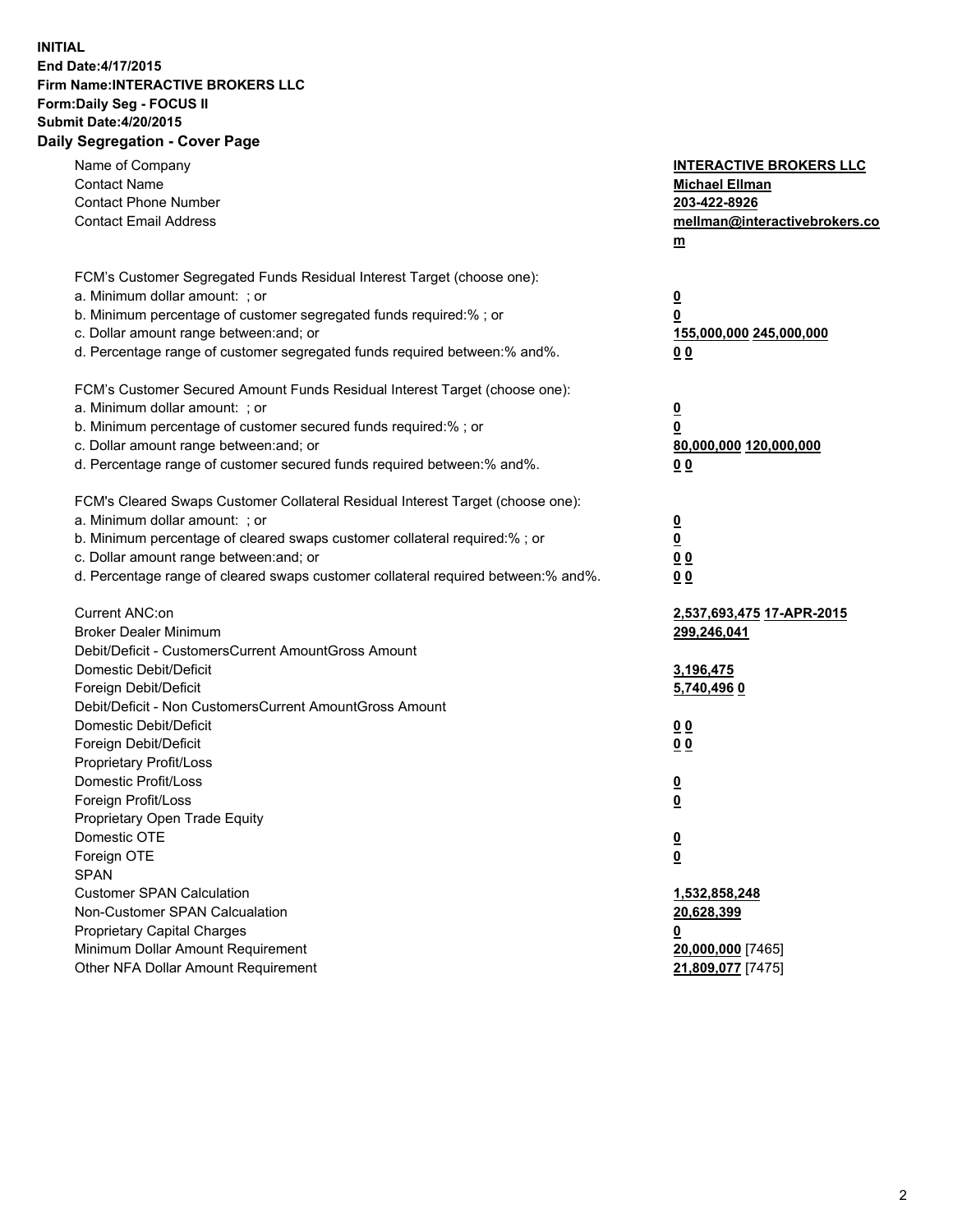## **INITIAL End Date:4/17/2015 Firm Name:INTERACTIVE BROKERS LLC Form:Daily Seg - FOCUS II Submit Date:4/20/2015 Daily Segregation - Secured Amounts**

|     | Dany Ocgregation - Oceanea Annoanta                                                         |                                   |
|-----|---------------------------------------------------------------------------------------------|-----------------------------------|
|     | Foreign Futures and Foreign Options Secured Amounts                                         |                                   |
|     | Amount required to be set aside pursuant to law, rule or regulation of a foreign            | $0$ [7305]                        |
|     | government or a rule of a self-regulatory organization authorized thereunder                |                                   |
| 1.  | Net ledger balance - Foreign Futures and Foreign Option Trading - All Customers             |                                   |
|     | A. Cash                                                                                     | 544,168,298 [7315]                |
|     | B. Securities (at market)                                                                   | 0 [7317]                          |
| 2.  | Net unrealized profit (loss) in open futures contracts traded on a foreign board of trade   | 170,944,595 [7325]                |
| 3.  | Exchange traded options                                                                     |                                   |
|     | a. Market value of open option contracts purchased on a foreign board of trade              |                                   |
|     |                                                                                             | 122,455 [7335]                    |
|     | b. Market value of open contracts granted (sold) on a foreign board of trade                | -57,401 [7337]                    |
| 4.  | Net equity (deficit) (add lines 1.2. and 3.)                                                | 715,177,947 [7345]                |
| 5.  | Account liquidating to a deficit and account with a debit balances - gross amount           | 5,740,496 [7351]                  |
|     | Less: amount offset by customer owned securities                                            | 0 [7352] 5,740,496 [7354]         |
| 6.  | Amount required to be set aside as the secured amount - Net Liquidating Equity              | 720,918,443 [7355]                |
|     | Method (add lines 4 and 5)                                                                  |                                   |
| 7.  | Greater of amount required to be set aside pursuant to foreign jurisdiction (above) or line | 720,918,443 [7360]                |
|     | 6.                                                                                          |                                   |
|     | FUNDS DEPOSITED IN SEPARATE REGULATION 30.7 ACCOUNTS                                        |                                   |
| 1.  | Cash in banks                                                                               |                                   |
|     | A. Banks located in the United States                                                       | $0$ [7500]                        |
|     | B. Other banks qualified under Regulation 30.7                                              | 0 [7520] 0 [7530]                 |
| 2.  | Securities                                                                                  |                                   |
|     | A. In safekeeping with banks located in the United States                                   | 552,831,287 [7540]                |
|     | B. In safekeeping with other banks qualified under Regulation 30.7                          | 0 [7560] 552,831,287 [7570]       |
| 3.  | Equities with registered futures commission merchants                                       |                                   |
|     | A. Cash                                                                                     | $0$ [7580]                        |
|     | <b>B.</b> Securities                                                                        | $0$ [7590]                        |
|     | C. Unrealized gain (loss) on open futures contracts                                         | $0$ [7600]                        |
|     | D. Value of long option contracts                                                           | $0$ [7610]                        |
|     | E. Value of short option contracts                                                          |                                   |
| 4.  |                                                                                             | 0 [7615] 0 [7620]                 |
|     | Amounts held by clearing organizations of foreign boards of trade                           |                                   |
|     | A. Cash                                                                                     | $0$ [7640]                        |
|     | <b>B.</b> Securities                                                                        | $0$ [7650]                        |
|     | C. Amount due to (from) clearing organization - daily variation                             | $0$ [7660]                        |
|     | D. Value of long option contracts                                                           | $0$ [7670]                        |
|     | E. Value of short option contracts                                                          | 0 [7675] 0 [7680]                 |
| 5.  | Amounts held by members of foreign boards of trade                                          |                                   |
|     | A. Cash                                                                                     | 253,345,687 [7700]                |
|     | <b>B.</b> Securities                                                                        | $0$ [7710]                        |
|     | C. Unrealized gain (loss) on open futures contracts                                         | 6,626,841 [7720]                  |
|     | D. Value of long option contracts                                                           | 122,466 [7730]                    |
|     | E. Value of short option contracts                                                          | -57,404 [7735] 260,037,590 [7740] |
| 6.  | Amounts with other depositories designated by a foreign board of trade                      | 0 [7760]                          |
| 7.  | Segregated funds on hand                                                                    | $0$ [7765]                        |
| 8.  | Total funds in separate section 30.7 accounts                                               | 812,868,877 [7770]                |
| 9.  | Excess (deficiency) Set Aside for Secured Amount (subtract line 7 Secured Statement         | 91,950,434 [7380]                 |
|     | Page 1 from Line 8)                                                                         |                                   |
| 10. | Management Target Amount for Excess funds in separate section 30.7 accounts                 | 80,000,000 [7780]                 |
| 11. | Excess (deficiency) funds in separate 30.7 accounts over (under) Management Target          | 11,950,434 [7785]                 |
|     |                                                                                             |                                   |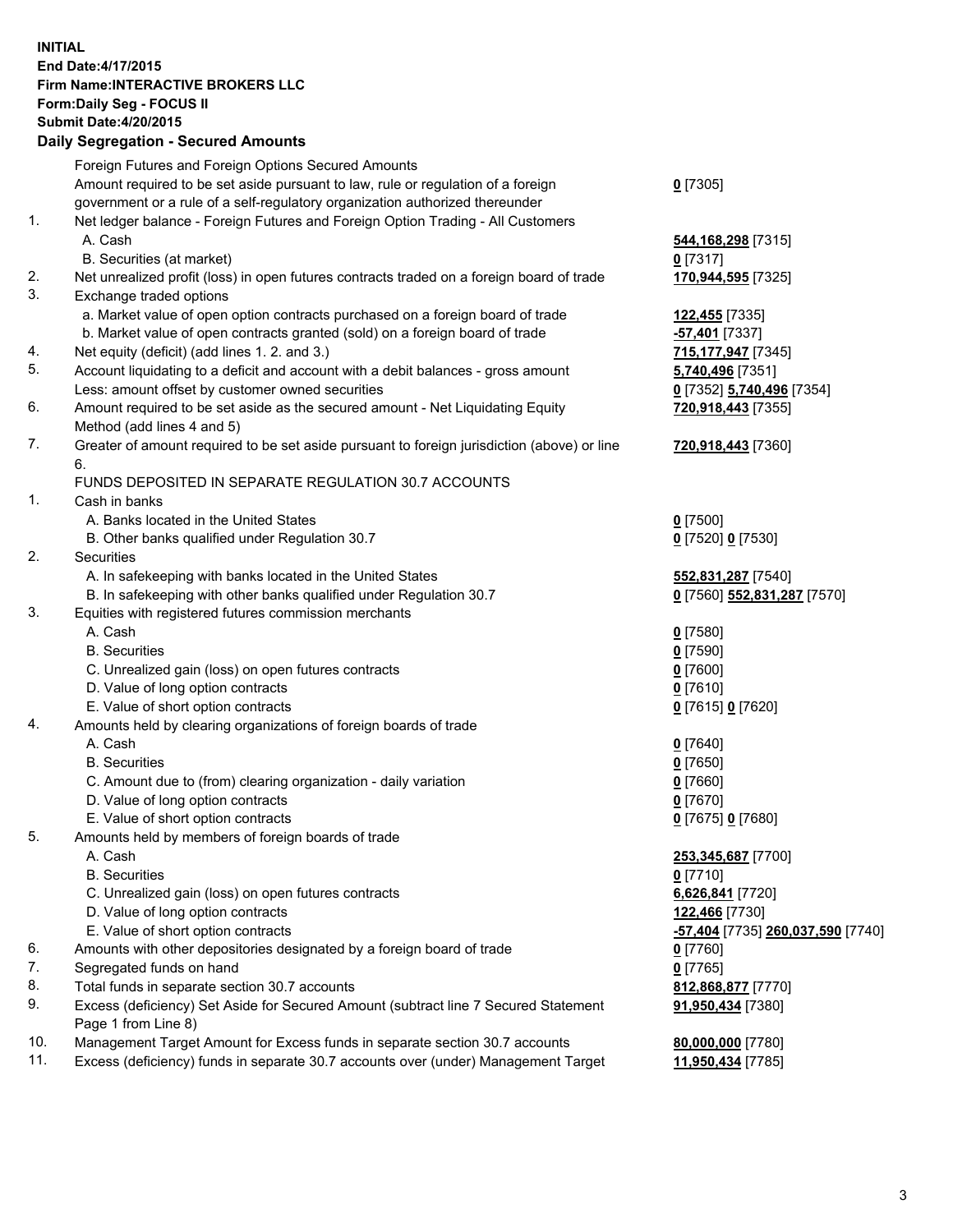**INITIAL End Date:4/17/2015 Firm Name:INTERACTIVE BROKERS LLC Form:Daily Seg - FOCUS II Submit Date:4/20/2015 Daily Segregation - Segregation Statement** SEGREGATION REQUIREMENTS(Section 4d(2) of the CEAct) 1. Net ledger balance A. Cash **2,582,752,223** [7010] B. Securities (at market) **0** [7020] 2. Net unrealized profit (loss) in open futures contracts traded on a contract market **-55,276,698** [7030] 3. Exchange traded options A. Add market value of open option contracts purchased on a contract market **108,907,993** [7032] B. Deduct market value of open option contracts granted (sold) on a contract market **-176,691,469** [7033] 4. Net equity (deficit) (add lines 1, 2 and 3) **2,459,692,049** [7040] 5. Accounts liquidating to a deficit and accounts with debit balances - gross amount **3,196,475** [7045] Less: amount offset by customer securities **0** [7047] **3,196,475** [7050] 6. Amount required to be segregated (add lines 4 and 5) **2,462,888,524** [7060] FUNDS IN SEGREGATED ACCOUNTS 7. Deposited in segregated funds bank accounts A. Cash **500,815,122** [7070] B. Securities representing investments of customers' funds (at market) **1,233,166,178** [7080] C. Securities held for particular customers or option customers in lieu of cash (at market) **0** [7090] 8. Margins on deposit with derivatives clearing organizations of contract markets A. Cash **15,597,582** [7100] B. Securities representing investments of customers' funds (at market) **119,529,987** [7110] C. Securities held for particular customers or option customers in lieu of cash (at market) **0** [7120] 9. Net settlement from (to) derivatives clearing organizations of contract markets **-2,835,614** [7130] 10. Exchange traded options A. Value of open long option contracts **2,455,716** [7132] B. Value of open short option contracts **-5,155,942** [7133] 11. Net equities with other FCMs A. Net liquidating equity **-38,330,670** [7140] B. Securities representing investments of customers' funds (at market) **843,604,689** [7160] C. Securities held for particular customers or option customers in lieu of cash (at market) **0** [7170] 12. Segregated funds on hand **0** [7150] 13. Total amount in segregation (add lines 7 through 12) **2,668,847,048** [7180] 14. Excess (deficiency) funds in segregation (subtract line 6 from line 13) **205,958,524** [7190] 15. Management Target Amount for Excess funds in segregation **155,000,000** [7194]

16. Excess (deficiency) funds in segregation over (under) Management Target Amount Excess

**50,958,524** [7198]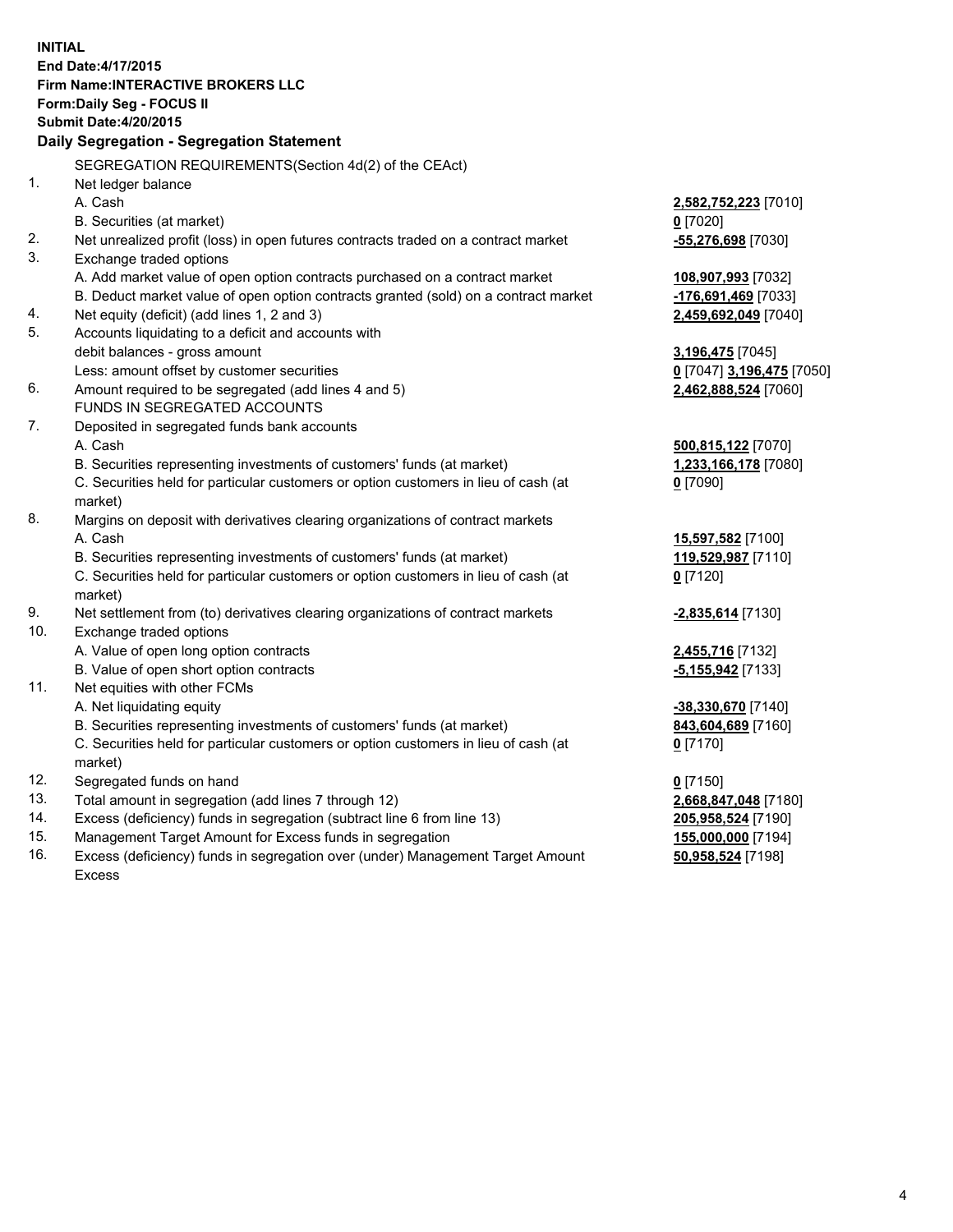## **INITIAL End Date:4/17/2015 Firm Name:INTERACTIVE BROKERS LLC Form:Daily Seg - FOCUS II Submit Date:4/20/2015 Daily Segregation - Supplemental**

| $\blacksquare$           | Total gross margin deficiencies - Segregated Funds Origin                              | 306,966 [9100] |
|--------------------------|----------------------------------------------------------------------------------------|----------------|
| $\blacksquare$           | Total gross margin deficiencies - Secured Funds Origin                                 | 992,732 [9101] |
| $\blacksquare$           | Total gross margin deficiencies - Cleared Swaps Customer Collateral Funds Origin       | $0$ [9102]     |
| $\blacksquare$           | Total gross margin deficiencies - Noncustomer and Proprietary Accounts Origin          | $0$ [9103]     |
| $\blacksquare$           | Total number of accounts contributing to total gross margin deficiencies - Segregated  | 15 [9104]      |
|                          | Funds Origin                                                                           |                |
| $\blacksquare$           | Total number of accounts contributing to total gross margin deficiencies - Secured     | 20 [9105]      |
|                          | Funds Origin                                                                           |                |
| $\blacksquare$           | Total number of accounts contributing to the total gross margin deficiencies - Cleared | $0$ [9106]     |
|                          | Swaps Customer Collateral Funds Origin                                                 |                |
| $\overline{\phantom{a}}$ | Total number of accounts contributing to the total gross margin deficiencies -         | $0$ [9107]     |
|                          | Noncustomer and Proprietary Accounts Origin                                            |                |
| $\overline{\phantom{a}}$ | Upload a copy of the firm's daily margin report the FCM uses to issue margin calls     |                |
|                          | which corresponds with the reporting date.                                             |                |

04.17.2015 Commodity Margin Deficiency Report.xls